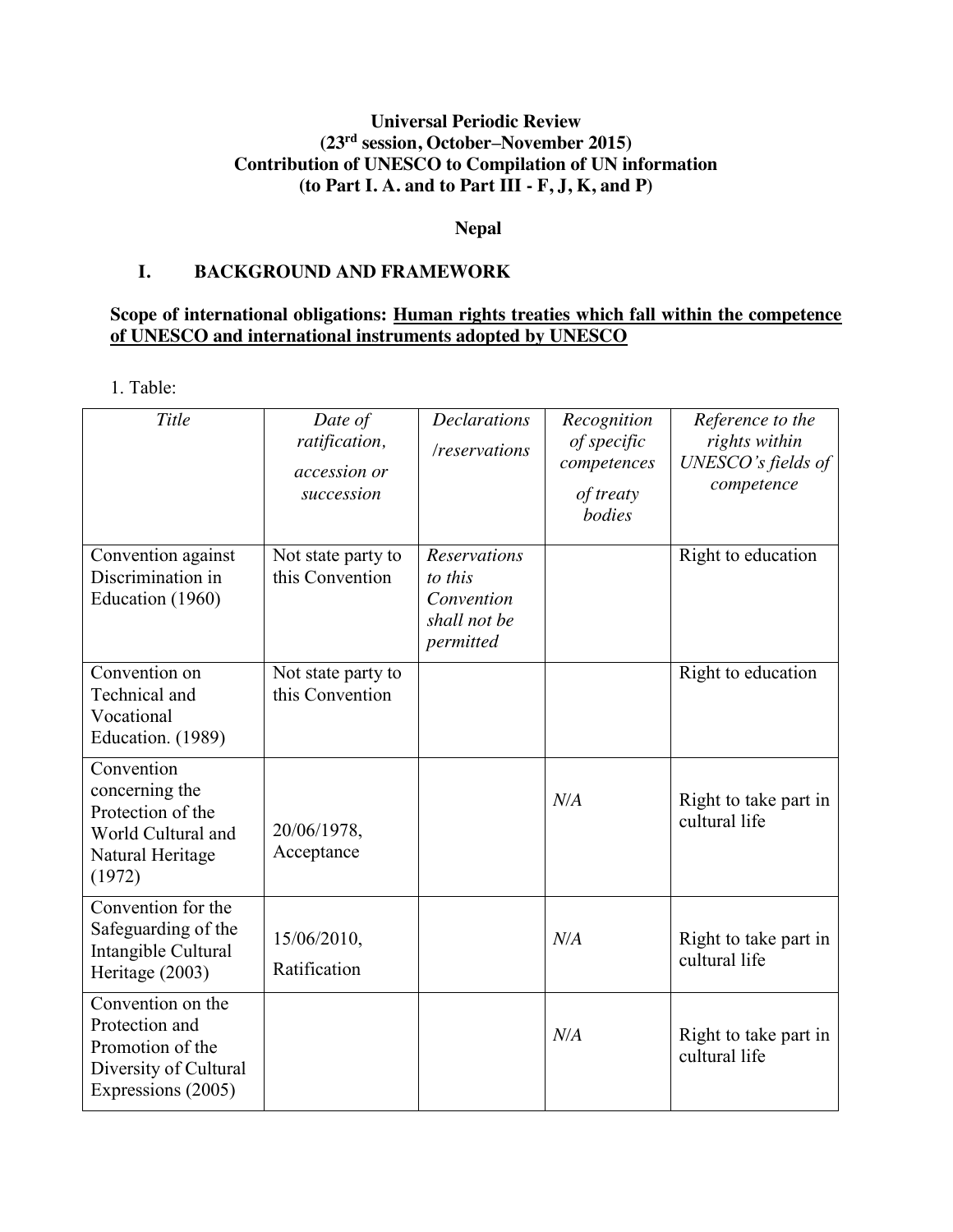## **II. Input to Part III. Implementation of international human rights obligations, taking into account applicable international humanitarian law to items F, J, K, and P**

#### **Right to education**

### **NORMATIVE FRAMEWORK**

#### **Constitutional Framework:**

2. Nepal has an Interim Constitution since 2007. A new Constitution is in process and normally will soon be adopted. $<sup>1</sup>$ </sup>

The Interim Constitution of 2007<sup>2</sup> recognizes the right to free education. According to **Article 17**:

- a) "(1) Every community shall have the right to get basic education in its own mother tongue, as provided in law.
- b) (2) Every citizen shall have the right to get free education up to the secondary level from the State, as provided in law.
- c) (3) Every community residing in Nepal shall have the right to preserve and promote its language, script, culture, cultural civilization and heritage."

3. Regarding the rights of the child, **Article 22 (5)** provides: "No minor shall be employed to work in any factory, mine or engaged in any similar other hazardous work or used in army, police or conflict."

4**. Article 33** states that the State shall have responsibilities, among which "(h) To pursue a policy of establishing the right of all citizens to education, health, housing, employment and food sovereignty."

### 5. **Article 13** provides that

- a) "(1) All citizens shall be equal before the law. No person shall be denied the equal protection of the laws.
- b) (2) No discrimination shall be made against any citizen in the application of general laws on grounds of religion, color, sex, caste, tribe, origin, language or ideological conviction or any of these.

<sup>&</sup>lt;sup>1</sup> http://www.ccd.org.np/new/index.php?newsletter\_detail\_id=45 (Accessed 24/03/11)

<sup>2</sup> http://www.unesco.org/education/edurights/media/docs/2a1b1d72baeddb2413d28533e6d8456021005f57.pdf http://www.wipo.int/wipolex/en/text.jsp?file\_id=189179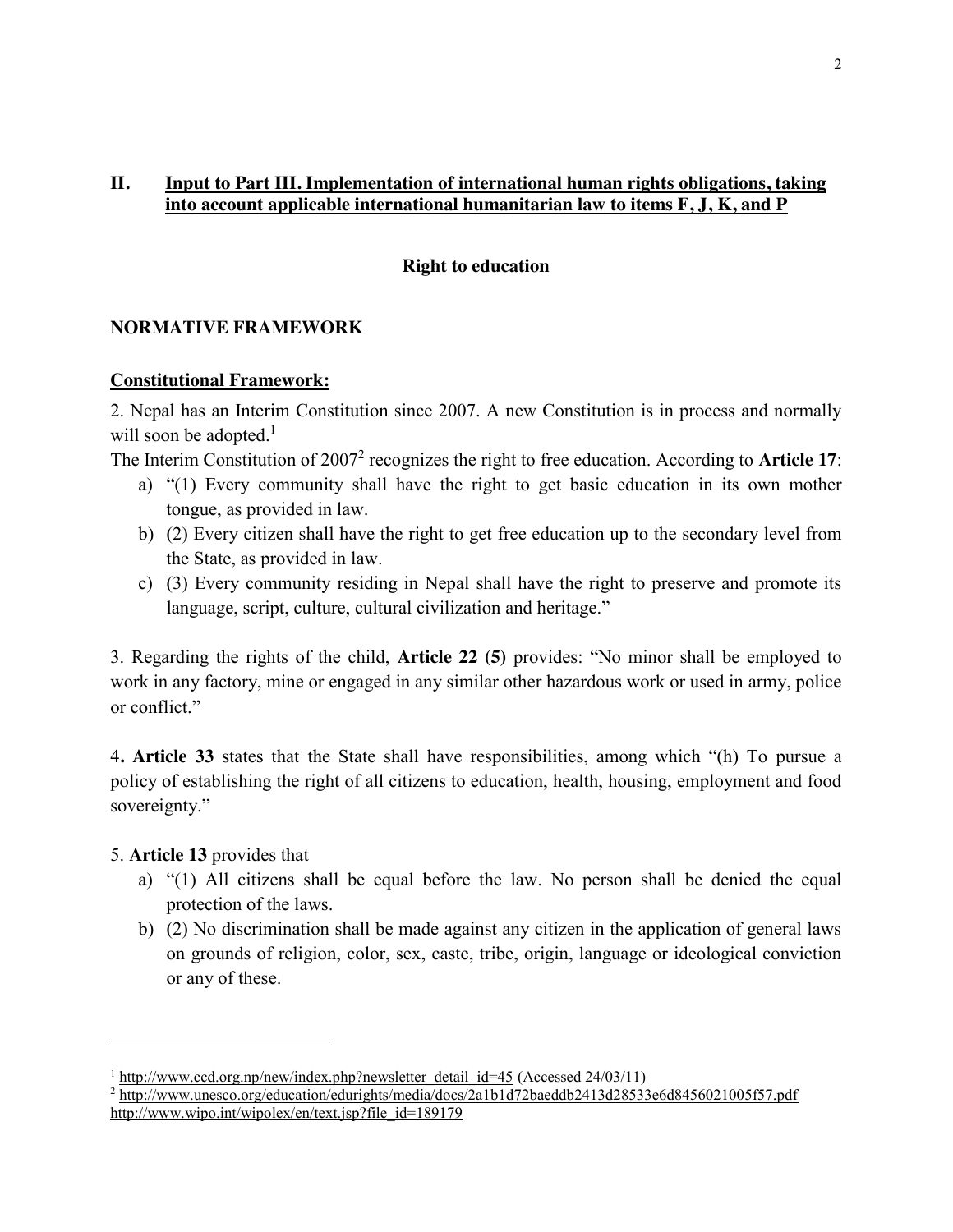c) (3) The State shall not discriminate against citizens among citizens on grounds of religion, race, caste, tribe, sex, origin, language or ideological conviction or any of these.

Provided that nothing shall be deemed to prevent the making of special provisions by law for the protection, empowerment or advancement of women, Dalits, indigenous peoples (Adibasi, Janajati), Madhesi or farmers, workers, economically, socially or culturally backward classes or children, the aged and the disabled or those who are physically or mentally incapacitated. […]"

**Article 14** states "(1) No person shall be discriminated against as untouchable and subjected to racial discrimination in any form, on grounds of caste, race, community or occupation. Such discriminatory treatment shall be punishable, and the victim shall be entitled to such compensation as determined by law."

Concerning women's rights, **Article 20** states that "(1) No discrimination of any kind shall be made against the women by virtue of sex." and **Article 21** adds that "The economically, socially or educationally backward women, Dalits, indigenous peoples, Madhesi communities, oppressed classes, poor farmers and labors shall have the right to take part in the structures of the State on the basis of the principle of 'proportional inclusion.

Article 35 stipulates "(8) The State shall pursue a policy of making the women participate, to the maximum extent, in the task of national development, by making special provisions for their education, health and employment. […] (10) The State shall pursue a policy of uplifting the economically and socially backward indigenous peoples, Madhesi, Dalit, marginalized communities, and workers and farmers living below the poverty line, by making a provision of reservation in education, health, housing, food sovereignty and employment, for a certain period of time."

Finally, concerning religion, **Article 23** provides that "(1) Every person shall have the right to profess, practice and protect his or her own religion as handed down to him or her from ancient times, having due regard to the existing social and cultural practices. […]"

### **Legislative Framework:**

 $\overline{\phantom{a}}$ 

6. The legislative framework of Nepal is composed of:

- The **Education Act (9 August 1971), last amended in 20103,** provides in **Article 16.D** (*inserted by the Seventh Amendment*) that:

http://www.unesco.org/education/edurights/media/docs/5231a77aab7ad2c02c9a892dfdf18ea122aac1b8.pdf http://www.lawcommission.gov.np/en/prevailing-laws/prevailing-acts/func-startdown/640/ (Accessed 12/03/2014) official website Nepal Law Commission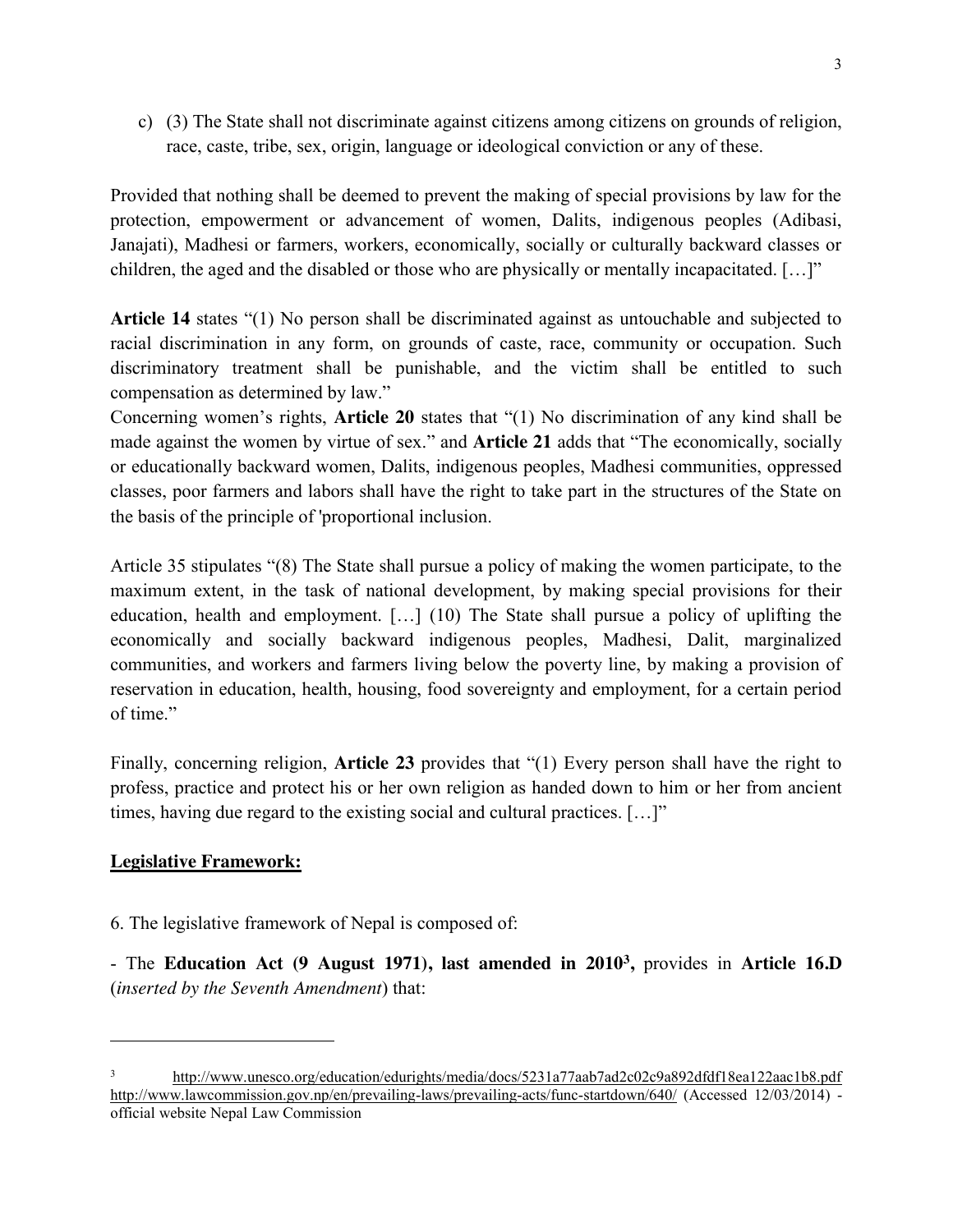- a) "(1) The education of the Primary level of Community Schools shall be free and Government of Nepal shall provide textbook free of cost to the students enrolled in such schools.
- b) (2) The fees to be charged on the students studying in Lower Secondary and Secondary level at Community Schools shall be as prescribed.

Provided that, a provision of free education in the Community School shall be provided to *Dalits*, *Janjati* and girl children and other students who are below the poverty line. [...]"Concerning Medium of Language, **Article 7.A** *(Amended by the Education and Sports Related some Nepal Acts Amendment Act, 2063)* provides that "(1) The medium of education in a school shall be Nepali language, English language or both languages. […]" Concerning teachers, **Article 11.M** provides that "(1) After the commencement of this Act, no one shall be the candidate for the post of a teacher without obtaining teaching license from the Commission."

**Article 48** of the **Education Rules, 2059 of 20024** states "(1) Persons who may not acquire education getting admission in school may be given non-formal education in the manner as follows:-

- (a) Basic adult literacy education,
- (b) Post literacy education,
- (c) Continuing education,

 $\overline{\phantom{a}}$ 

(d) Alternative Educational [programme]

**Article 60** provides "Special education may be provided to blind, deaf, mentally retarded or physically handicapped children" and **Article 61 (1)** adds "In order to formulate policy relating to special education and to manage it, there shall be a Special Education Council […]"

**The Education Rules, 2059,** organize the educational system by providing rules regarding Permission for establishment of School; Functions, Duties and Powers of education staff members (Director General, Director, District Education Officer and Supervisor District Education Village Education Committee, etc); Curriculum and Text Books; Operation and Control of Examination; Non-formal Education Education, (2) Curriculum and text books of nonformal education pursuant to sub-rule (1) shall be as approved by National Curriculum Development and Evaluation Council); Distance Education; Special Education; Trainings and Instructions; Extra Activities (Article 76 states that "(1) School shall conduct extra activities programs in order to develop creative skills of students").

<sup>4</sup> http://www.unesco.org/education/edurights/media/docs/9d45ce9e6a48b088fa23c1fc17e1fb5ece0c1221.pdf http://www.lawcommission.gov.np/en/documents/func-startdown/908/ (Accessed 12/03/2014) - official website Nepal Law Commission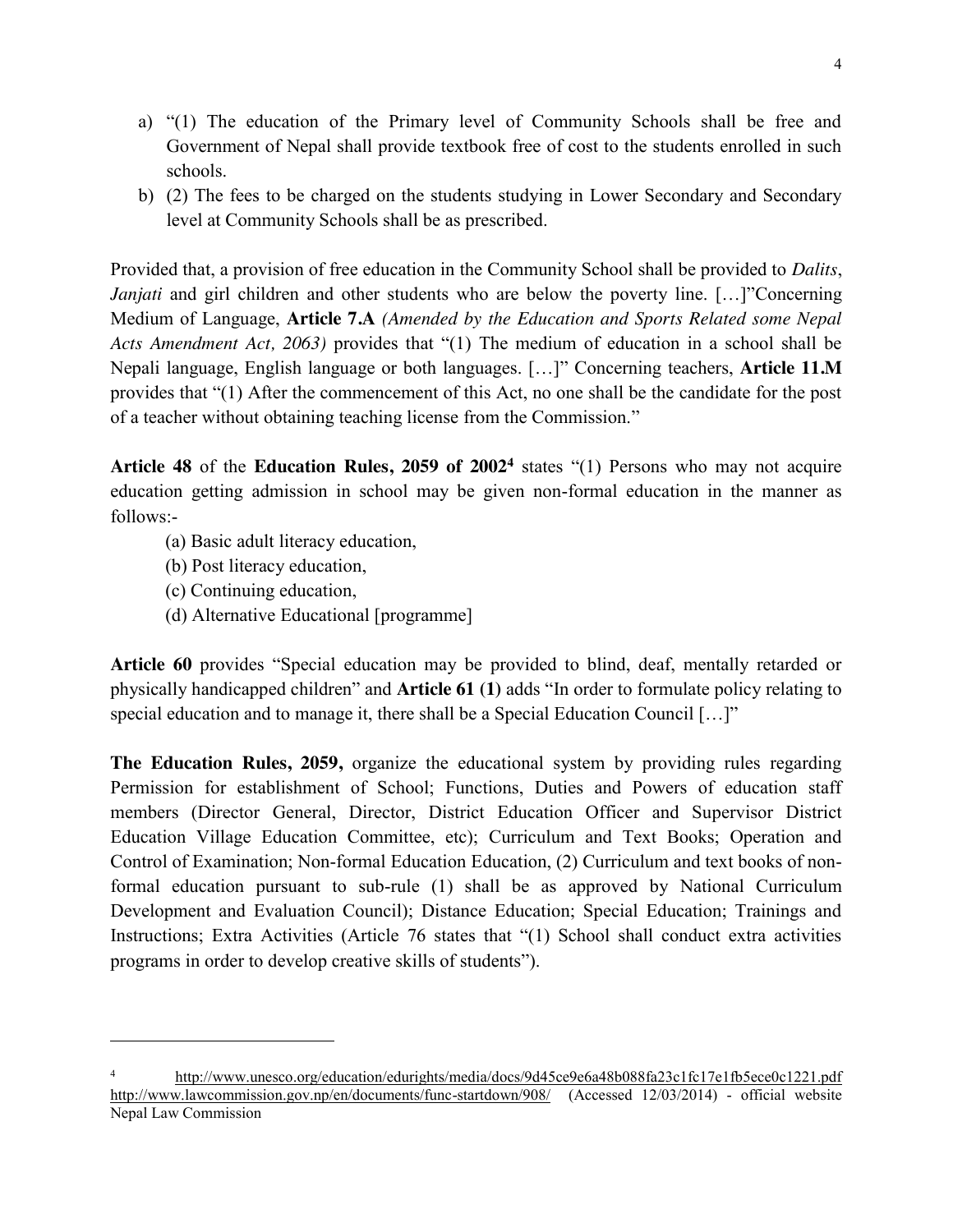The **Higher Secondary Education Act, 2046, last amended in 20065,** aims to "[…] create a level of higher secondary education having added one academic level of two years in the ten-year education system which is in practice as the foundation of entry into higher education"<sup>6</sup>.

The **Higher Secondary Education Rules, 2052 -1996**<sup>7</sup> organize the Higher Secondary Education system.

Concerning Universities, here are some Laws that govern University establishment:

- **a)** The **Kathmandu University Act, 2048 (1991) last amended in 20108**
- **b)** The **Nepal Sanskrit University Act, 2043 (1986) last amended in 20109**
- **c)** The **Pokhara University Act, 2053 (1996)10**
- **d**) The University Grants Commission Act, 2050 (1993 A.D.)<sup>11</sup>

#### **Institutional Framework:**

l

7. "The **Ministry of Education (MoE)** was established in 1951 […]. The MoE as the apex body of all educational organizations is responsible for overall development of education in the country. This Ministry is responsible for formulation of educational policies and plans and managing and implementing them across the country through the institutions under it. The **Central Level Agencies (CLAs)** under the Ministry are responsible for designing and implementing of programmes and monitoring them. **Five Regional Education Directorates (REDs)** are responsible for monitoring the programmes undertaken by the district level organizations. **Seventy-five District Education Offices (DEOs)** and **One Thousand Ninety-one Resouce Centres (RCs)** at local level are mainly the implementing agencies of the educational policies, plans and programmes."<sup>12</sup>

<sup>5</sup> http://www.unesco.org/education/edurights/media/docs/d5419eebb5543c0de024baba5ebc8a9092c64f1c.pdf http://www.lawcommission.gov.np/en/documents/func-startdown/329/ (Accessed 12/03/2014) - official website Nepal Law Commission

<sup>6</sup> Preamble, Higher Secondary Education Act 2046 (last amended in 2006), p. 1, accessible at: http://www.unesco.org/education/edurights/media/docs/d5419eebb5543c0de024baba5ebc8a9092c64f1c.pdf

 $\frac{7 \text{ http://www.lexadin.nl/wlg/legis/nofr/oeur/lxwenep.htm}}{8 \text{ http://www.lexadin.nl/wlg/legis/nofr/oeur/lxwenep.htm}}$  (Accessed 24/03/11)

<sup>&</sup>lt;sup>9</sup> http://www.lexadin.nl/wlg/legis/nofr/oeur/lxwenep.htm (Accessed 24/03/11)<br><sup>10</sup> http://www.lexadin.nl/wlg/legis/nofr/oeur/lxwenep.htm (Accessed 24/03/11)<br><sup>11</sup> http://www.propublic.org/tai/download/The%20University%20Gra (Accessed 24/03/11)

<sup>12</sup> Nepal's Ministry of Education's webpage, accessible at: http://moe.gov.np/ (Accessed on 19/11/2014)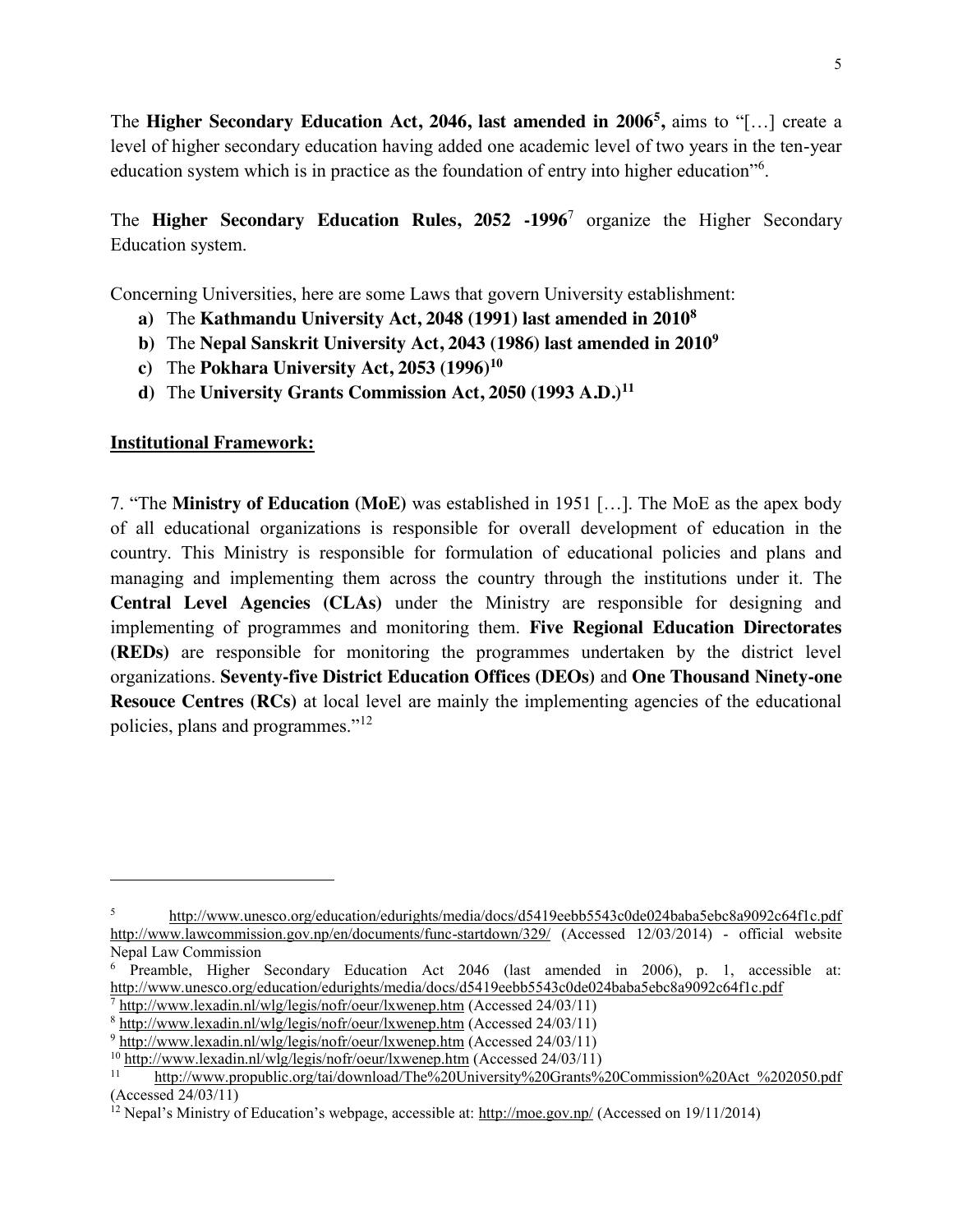8. "The **Council for Technical Education and Vocational Training (CTEVT)** has also been included under SSRP and various initiatives have been taken to increase access of all children from all sections of the society to technical education and vocational training." <sup>13</sup>

### **Policy Framework:**

### **A) General information**

9. The **School Sector Reform 2009-201514** identified policies and strategies for reform in education. "The Plan builds on the **EFA [Education for All]** and **SESP [Secondary Education Support Programmes]** achievements, and articulates the policy directions within the purview of statutory provisions, the **EFA National Plan of Action**, and the **Three Year Interim Plan** by incorporating the **EFA Dakar Framework for Action and Millennium Development Goals**. [...] The SSR plan was approved by the Ministry of Education in August 2009. [...]<sup>"15</sup> "The Plan" consists of ten chapters which focus on the themes pertinent to the SSR implementation. The chapters are organized in view of their relevance and strategic links, not merely on the basis of the level of funding. The chapters in the Plan include Early Childhood Education and Development (ECED), Basic and Secondary Education, Literacy and Lifelong Learning, and Technical Education and Vocational Training. The Plan also incorporates Teacher Professional Development, Capacity Development, Monitoring and Evaluation, Financing, Aid management and TA Coordination"<sup>16</sup>

### **B) Inclusive Education**

10. "Reaffirming the **Free and Compulsory Education Plan of Action (2001-2015)**, recently the Government has echoed "Basis of New Nepal, Education as Universal Fundamental Right"<sup>17</sup>

### **Language of instruction:**

 $\overline{\phantom{a}}$ 

11. "In the early grades of the basic education, children have been provided opportunity to study in their mother tongue i.e. students' mother tongue as a medium of instruction. The GON has implemented **three language policies** (mother tongue, Nepali and English) in education.

<sup>&</sup>lt;sup>13</sup> Nepal Report submitted on the implementation of the Convention on the Rights of the Child (2015 session), 2013, p. 31

<sup>14</sup> http://www.unesco.org/education/edurights/media/docs/87e4fcdc759f71cb72f7e6ec7358f9d9c66143b5.pdf

School Sector Reform Plan 2009-2015, http://moe.gov.np/new/index.php?option=news&id=46 (Accessed 24/03/11)<sup>15</sup> School Sector Reform 2009-2015, 2009, pp. iii-iv, accessible at:

http://www.unesco.org/education/edurights/media/docs/87e4fcdc759f71cb72f7e6ec7358f9d9c66143b5.pdf <sup>16</sup> School Sector Reform 2009-2015, 2009, pp. 4-5, accessible at:

http://www.unesco.org/education/edurights/media/docs/87e4fcdc759f71cb72f7e6ec7358f9d9c66143b5.pdf <sup>17</sup> Nepal Report submitted on the implementation of the Convention on the Elimination of All Forms of Discrimination against Women (2011 session), 2010, p. 38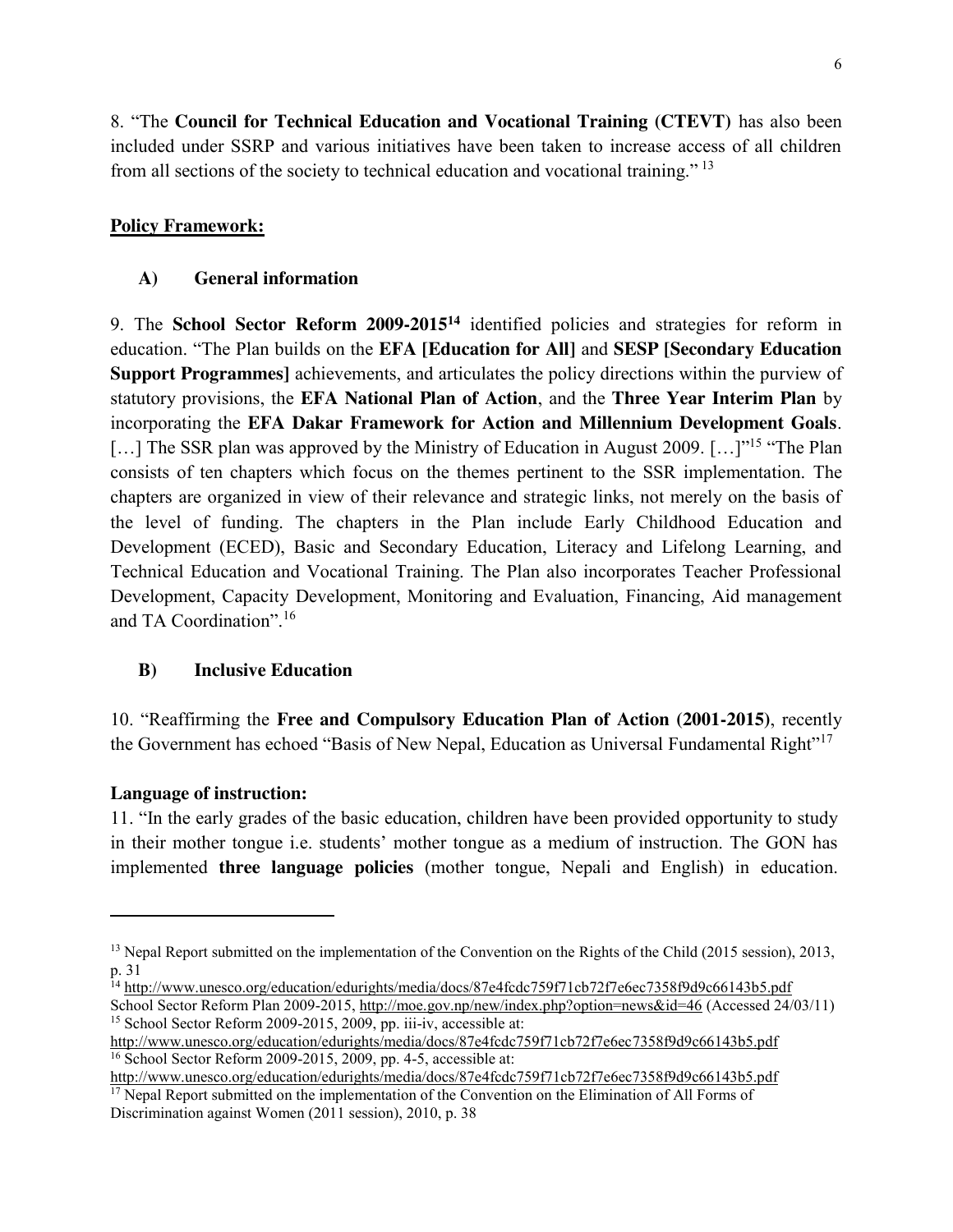Communities are encouraged to get permission to run primary schools in their mother tongue; and course-books have already been prepared in 16 mother tongues."<sup>18</sup>

### **Marginalized and disadvantaged groups:**

12. According to the **National Plan**: "The state is committed to pursue a policy of making special provision for such marginalized and disadvantaged group [groups marginalized due to their economic condition, caste/ethnic, religious or linguistic backgrounds]. To this end, the education plan has adopted strategic programmes for achieving gender parity and social equality including mass awareness to eradicate patriarchal ways of behavior and more programmes for girls and children from *Dalit* communities and ethnic minorities."<sup>19</sup>

### **Students with special needs:**

13. "Privileges in relation to education, health, skills-based training and transport service, among others, are some examples of **positive discrimination in favour of the PWDs[Persons With Disabilities]**."<sup>20</sup>

"The GoN [Government of Nepal] is implementing programs like special education classes and disabled rehabilitation skills orientation, targeting children and adults with disabilities."<sup>21</sup>

# **C) Teachers**

14. "**Teacher Education Project (TEP)** focuses on strengthening teacher education system by improving the quality and coverage of teacher training through building institutional capacity for a teacher training system and increase the representation of disadvantaged groups, in particular women, in the teaching force. […]

The TEP includes basically 10 month in-service teacher training to all untrained and partially trained teachers and scholarship for pre-service training to disadvantaged groups, in particular women to invite them in teaching force."<sup>22</sup>

# **D) Quality education**

<sup>&</sup>lt;sup>18</sup> Nepal Report submitted on the implementation of the International Pact on Economic, Social and Cultural Rights (2014 session), 2012, p. 67

<sup>&</sup>lt;sup>19</sup> Nepal Report submitted on the implementation of the Convention on the Elimination of All Forms of Discrimination against Women (2011 session), 2010, p. 38

<sup>&</sup>lt;sup>20</sup> Nepal Report submitted on the implementation of the International Pact on Economic, Social and Cultural Rights (2014 session), 2012, p. 24

 $^{21}$  Nepal Report submitted on the implementation of the Convention on the Rights of the Child (2015 session), 2013, p. 27

<sup>&</sup>lt;sup>22</sup> Nepal Report submitted for the Seventh Consultation on the implementation of the Convention and Recommendation against Discrimination in Education (2000-2005), 2006, p. 12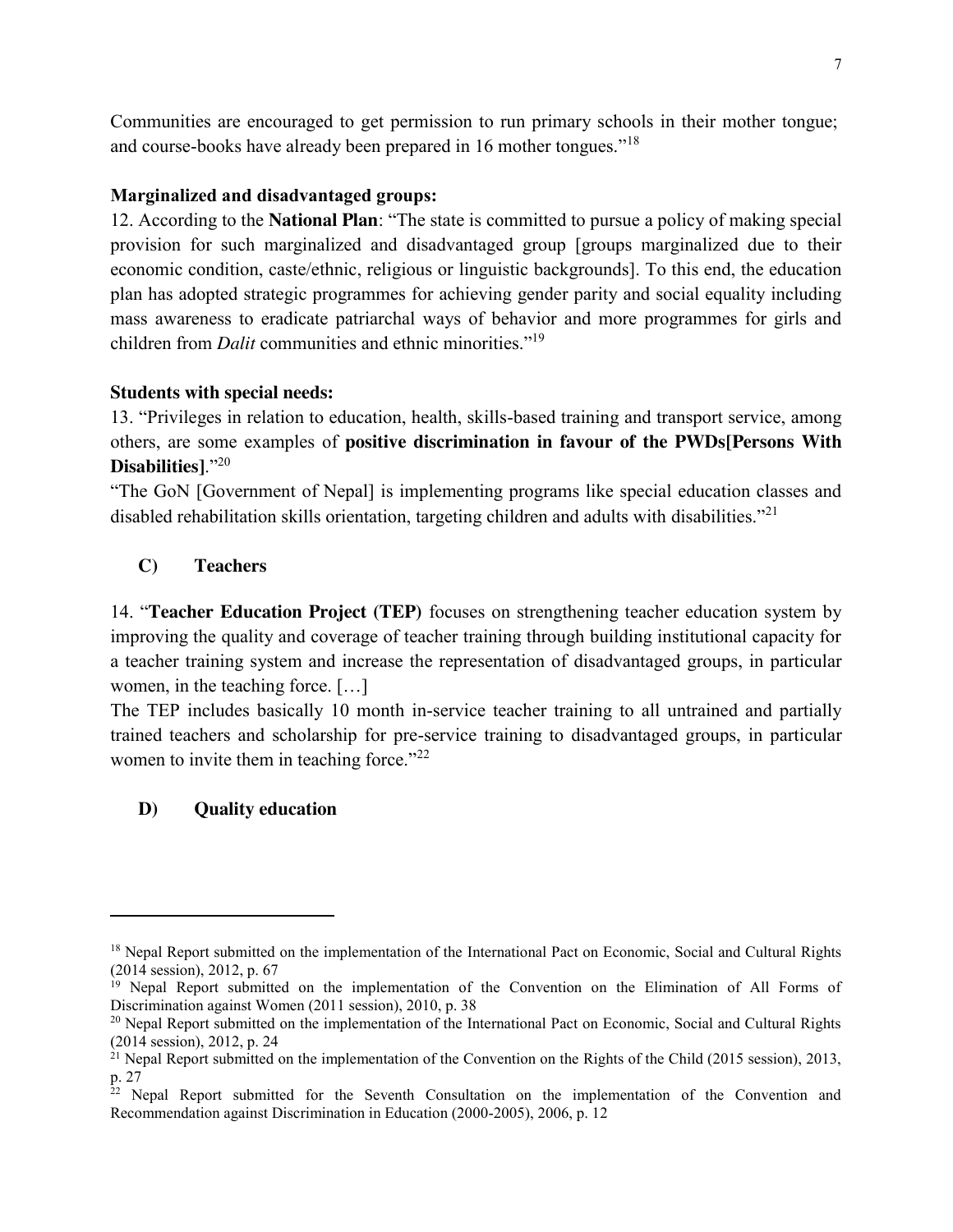15. "One strategy is unequivocally good for education, for children and for peace building: **making schools non-violent places.** In many conflict-affected societies, schools are part of a wider pattern of violence – and corporal punishment perpetuates that pattern. Following a **Supreme Court ruling**, Nepal adopted legislation **prohibiting corporal punishment** in all settings."<sup>23</sup>

## **E) Curriculum**

16. "The GoN [Government of Nepal] has also included **HIV and AIDS**, and other **adolescent health content in the curriculum** of educational institutes."<sup>24</sup>

### **F) Financing of education**

17. Enhancing the **capacity of post-conflict governments to meet donor reporting requirements** should be seen as a supplementary goal, with potential benefits in terms of fiduciary responsibility and increased aid. Donors themselves could do far more to resolve problems in this area by simplifying their own reporting requirements. Even in the most difficult post-conflict environments, aid agencies can play a role in strengthening financial governance. For example, in Nepal, NGOs and donors have put in place a **monitoring system that reports on aid diversion** by publishing records and maps on the UN Nepal Information Platform that identify areas in which aid has gone missing. $25$ 

18. "A **scholarship programme** has been launched for the education of children who lost their parents during the conflict."<sup>26</sup>

# **G) Gender equality**

19. "Nepal has provided **scholarships for girls' education**, and "[…] has specifically targeted girls from low-caste groups for support."<sup>27</sup> For instance, the Government "[...] established a Girls' Education Fund to provide scholarships and financial incentives to poor and disadvantaged girls for the continuation of their higher education."<sup>28</sup>

 $\overline{\phantom{a}}$ 

<sup>27</sup> EFA Global Monitoring Report 2011, p. 74, accessible at:

<sup>&</sup>lt;sup>"23</sup> EFA Global Monitoring Report 2011, p.248

<sup>&</sup>lt;sup>24</sup> Nepal Report submitted on the implementation of the Convention on the Rights of the Child (2015 session), 2013, p. 31

 $25$  EFA Global Monitoring Report 2011, p. 233

<sup>&</sup>lt;sup>26</sup> Nepal Report submitted on the implementation of the Convention on the Elimination of All Forms of Discrimination against Women (2011 session), 2010, p. 14

http://unesdoc.unesco.org/images/0019/001907/190743e.pdf (Accessed on 12 March 2014)

<sup>&</sup>lt;sup>28</sup> Nepal Report submitted for the Seventh Consultation on the implementation of the Convention and Recommendation against Discrimination in Education (2000-2005), 2006, p. 8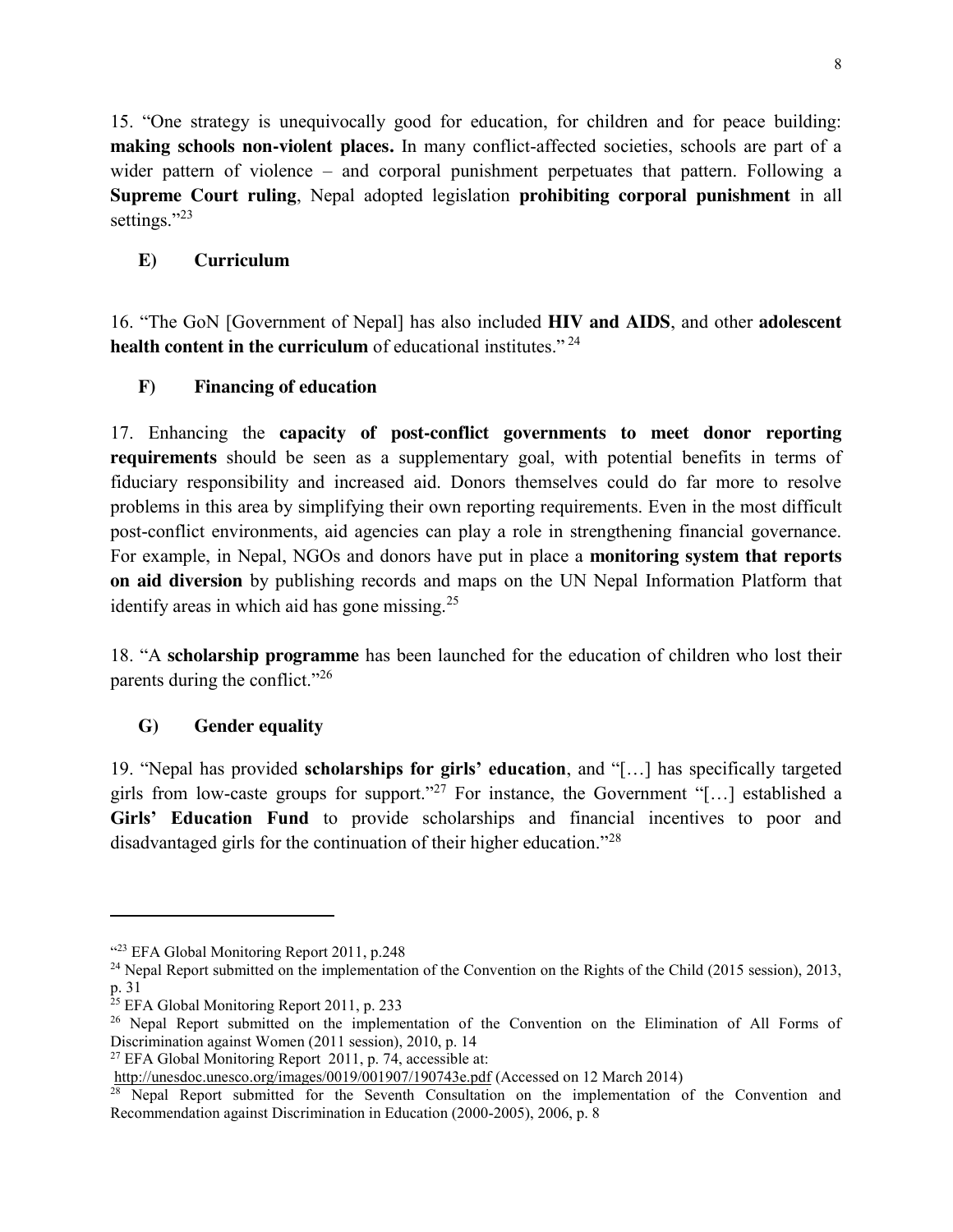20. "The **Women Development Program** (WDP) encourages social mobilization, economic empowerment and public awareness campaigns through group formation. Under this programme women are united against domestic violence and human trafficking. They are involved in **skill development training,** income generation, entrepreneurship development and business promotion by means of revolving fund operation. Other important activities are **livelihood education to adolescent girls**, reproductive health and child protection."<sup>29</sup>

21. "With regard to the concerns of Committee on the issue of "drop outs", data show a decreasing trend in the drop-out ratio after the Government introduced the **"Welcome to School" programme** with some additional facilities for the girls. However, *Dalit* girls' drop out ratio in the higher grade levels is yet to decline. To overcome this challenge, the Government has introduced a concrete educational plan, policy and programme including **Gender Responsive Budget** prioritizing the marginalized social groups." <sup>30</sup>

22. "The **Recommendations of the Gender Audit Report** further reaffirms the national plan with a number of programmes such as:

- a) Formulation and dissemination of gender strategies by MoE
- b) Implementation of female teacher policy

 $\overline{\phantom{a}}$ 

- c) Development of educational materials, free from gender bias
- d) Inclusion of gender issues in all training materials
- e) Establishment of Girls' Education Fund to achieve girls' right to education with equity and equality framework
- f) Provision of School Grants with conditions of girls' enrolment and the recruitment of female teachers etc."<sup>31</sup>

# **H) Education levels, non-formal education and education in conflict situations**

23. **Nepal's Technical Education and Vocational Training Skills Development Policy, 2064:**  According to the Ministry of Education, "it is necessary to make involvement of the youth and adult manpower who were taken out or not admitted to the school, illiterate and not obtained any kind of skills either technical education or vocational training of income generating activities for their livelihood. It is therefore necessary to expand nation wide an opportunities of technical education and vocational training. […] Major target of this policy is to expand the training programs and to ensure the excess and inclusion of women, Dalits, ethnic groups, Madhesi and deprived communities of all areas in training programs. […] Under this program, all citizens

<sup>&</sup>lt;sup>29</sup> Nepal Report submitted on the implementation of the Convention on the Elimination of All Forms of Discrimination against Women (2011 session), 2010, p. 12

<sup>&</sup>lt;sup>30</sup> Nepal Report submitted on the implementation of the Convention on the Elimination of All Forms of Discrimination against Women (2011 session), 2010, p. 16

<sup>&</sup>lt;sup>31</sup> Nepal Report submitted on the implementation of the Convention on the Elimination of All Forms of Discrimination against Women (2011 session), 2010, p. 37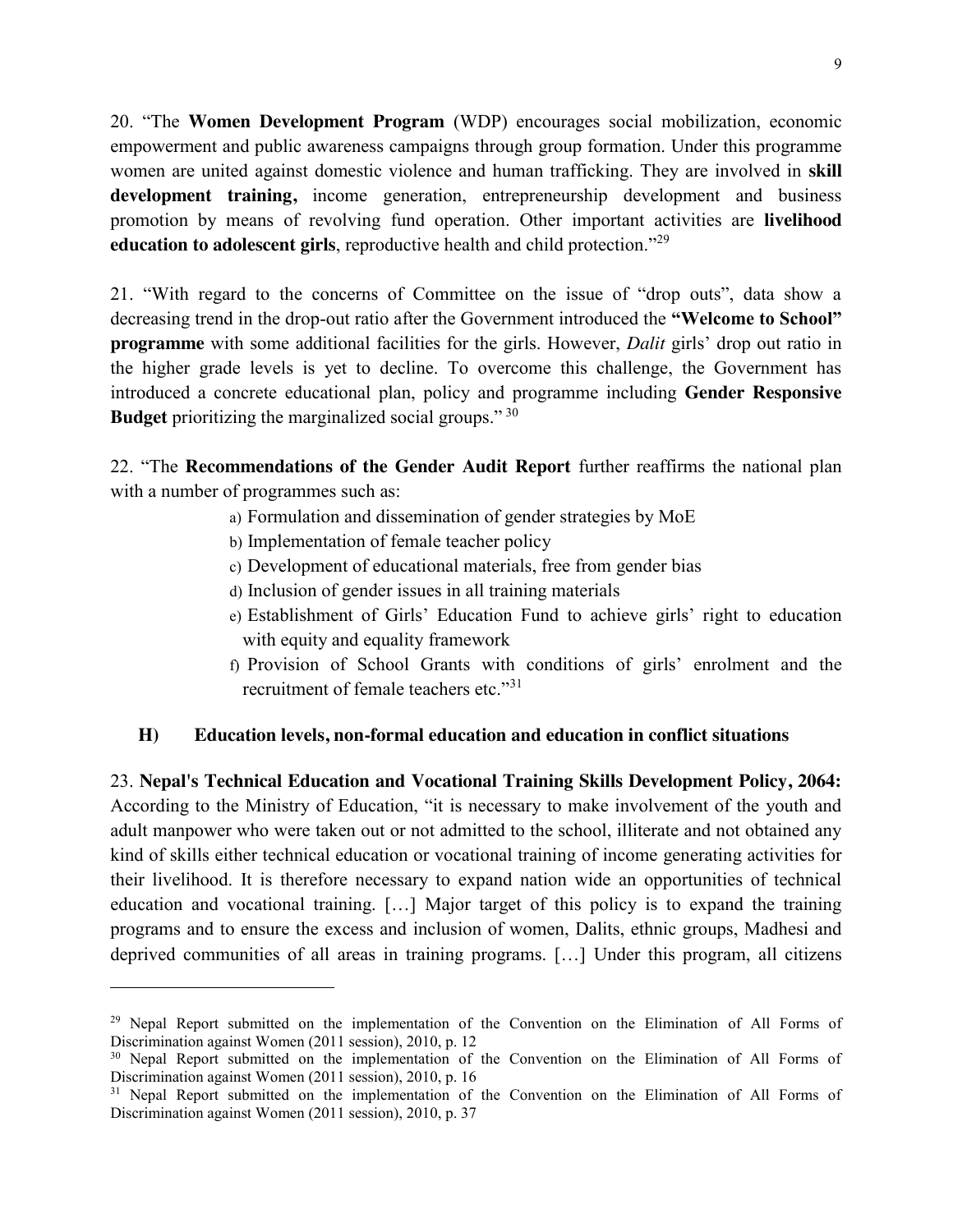residing in different areas of the country who are interested to obtain training but can not pay for or access to it, may participate in entry training in the beginning; a policy will be pursued to provide different types of scholarship to these groups as financial assistance so as to encourage such groups in obtaining productive employment."<sup>32</sup>

The main achievements to be expected are the following:

"- **To citizens**: Desirous Nepali citizen shall have an opportunity of free of charge training of at least three months for employment; in addition life-long learning opportunities will be available on fee-paying basis.

**To training providers**: Various training providing institutions will be encouraged to support the children outside the school in skills development and development of national workforce.

**To business community**: Competent and confident workers will be supplied in massive scale; hence national productivity will be increased.

**In essence**: Strong and active market will be developed for technical education, vocational training and skill development."<sup>33</sup>

### **Literacy**

 $\overline{\phantom{a}}$ 

24. "In Nepal, **progress in improving youth literacy** has benefited both young men and women, with most of the gains registered among the most disadvantaged groups, which started with very low levels of literacy."<sup>34</sup>

# **Non-formal education policy, 2063, 2007**

25. "The Government of Nepal (GON) has recently approved the **Non-Formal Education Policy-2006** which clarifies the broad concepts of non-formal education with clearly formulated policies and strategies of non-formal education of the country. It is hoped that they will help as the policy guidelines for the concerned government as well as non-government agencies involved in conducting non-formal education programs."<sup>35</sup>

# **Education in conflict situation**

26. "UNHCR, WFP and International Organization for Migration (IOM) are assisting the GoN [Government of Nepal] in **providing refugee children with fundamental services such as** 

<sup>&</sup>lt;sup>32</sup> TEVT Skill Development Policy, 2064, p. 1, accessible at:

http://planipolis.iiep.unesco.org/upload/Nepal/Nepal\_TEVT\_skills\_development\_policy\_2064.pdf (Accessed on 12 March 2014)

<sup>33</sup> TEVT Skill Development Policy, 2064, p. 3, accessible at:

http://planipolis.iiep.unesco.org/upload/Nepal/Nepal\_TEVT\_skills\_development\_policy\_2064.pdf (Accessed on 12 March 2014)

<sup>&</sup>lt;sup>34</sup> EFA GMR 2013-14, p 212 http://unesdoc.unesco.org/images/0022/002256/225660e.pdf<br><sup>35</sup> New formal odvertise policy 20062, 2007

<sup>35</sup> Non-formal education policy, 2063, 2007, p. 1, accessible at: http://planipolis.iiep.unesco.org/upload/Nepal/Nepal\_Nonformal\_policy\_2007.pdf (Accessed on 12 March 2014)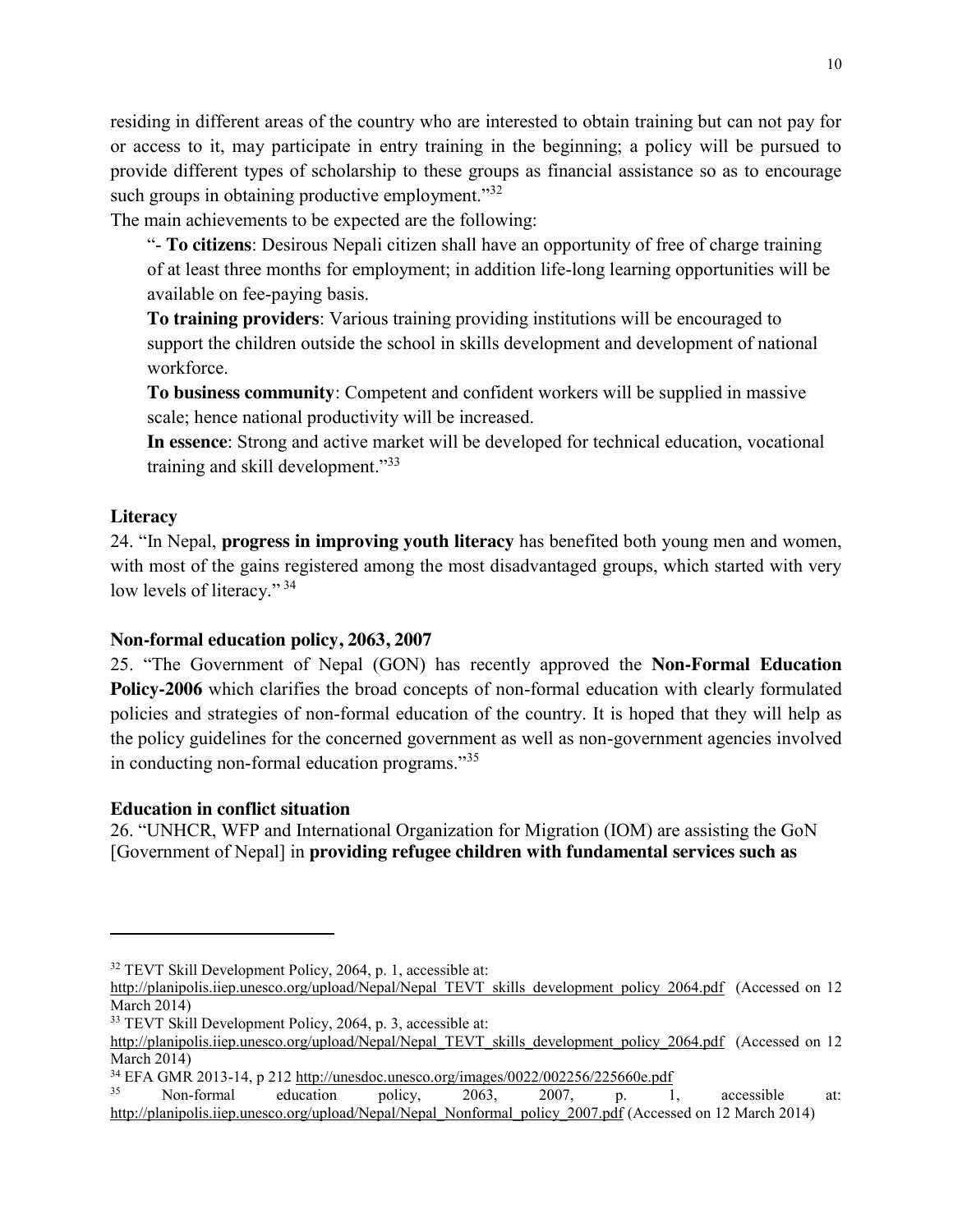**access to education**, health and nutrition. A study on the needs and requirement of the refugees has also been completed." <sup>36</sup>

"In Nepal, the **post-conflict education strategy** included stipends for girls and low-caste, indigenous and disabled children, creating incentives for their parents to send them to school  $[...]$ ."<sup>37</sup>

# **Cooperation:**

27. The UNESCO Office of Kathmandu in cooperation with National authorities is carrying out a law and policy review in the field of right to education in Nepal based on the recently published UNESCO Guidelines on the Right to education Law and Policy Review (http://unesdoc.unesco.org/images/0022/002284/228491e.pdf)

28. Nepal is **not party** to the 1960 UNESCO Convention against Discrimination in Education.

29. Nepal did not report to UNESCO on the measures taken for the implementation of the 1960 UNESCO Recommendation against Discrimination in Education within the framework of the:

- a) **Sixth Consultation** of Member States (covering the period 1994-1999)
- b) **Eighth Consultation** of Member States (covering the period 2006-2011)

30. However, Nepal reported to UNESCO within the framework of the **Seventh Consultation** of Member States (covering the period 2000-2005).

31. Nepal did not report to UNESCO on the measures taken for the implementation of the 1974 UNESCO Recommendation concerning Education for International Understanding, Co-operation and Peace and Education relating to Human Rights and Fundamental Freedoms within the framework of the:

- a) **Fourth Consultation** of Member States (covering the period 2005-2008)
- b) **Fifth Consultation** of Member States (covering the period 2009-2012)

32. Nepal did not report to UNESCO on the measures taken for the implementation of the 1976 UNESCO Recommendation on the Development of Adult Education within the framework of the **First Consultation** of Member States (1993). However, Nepal reported to UNESCO within the framework of the **Second Consultation** of Member States (2011).

33. Nepal is **not party** to 1989 UNESCO's Convention on Technical and Vocational Education

# **Freedom of opinion and expression**

<sup>37</sup> EFA Global Monitoring Report 2011, p. 230, accessible at:

<sup>&</sup>lt;sup>36</sup> Nepal Report submitted on the implementation of the Convention on the Rights of the Child (2015 session), 2013, p. 40

http://unesdoc.unesco.org/images/0019/001907/190743e.pdf (Accessed on 12 March 2014)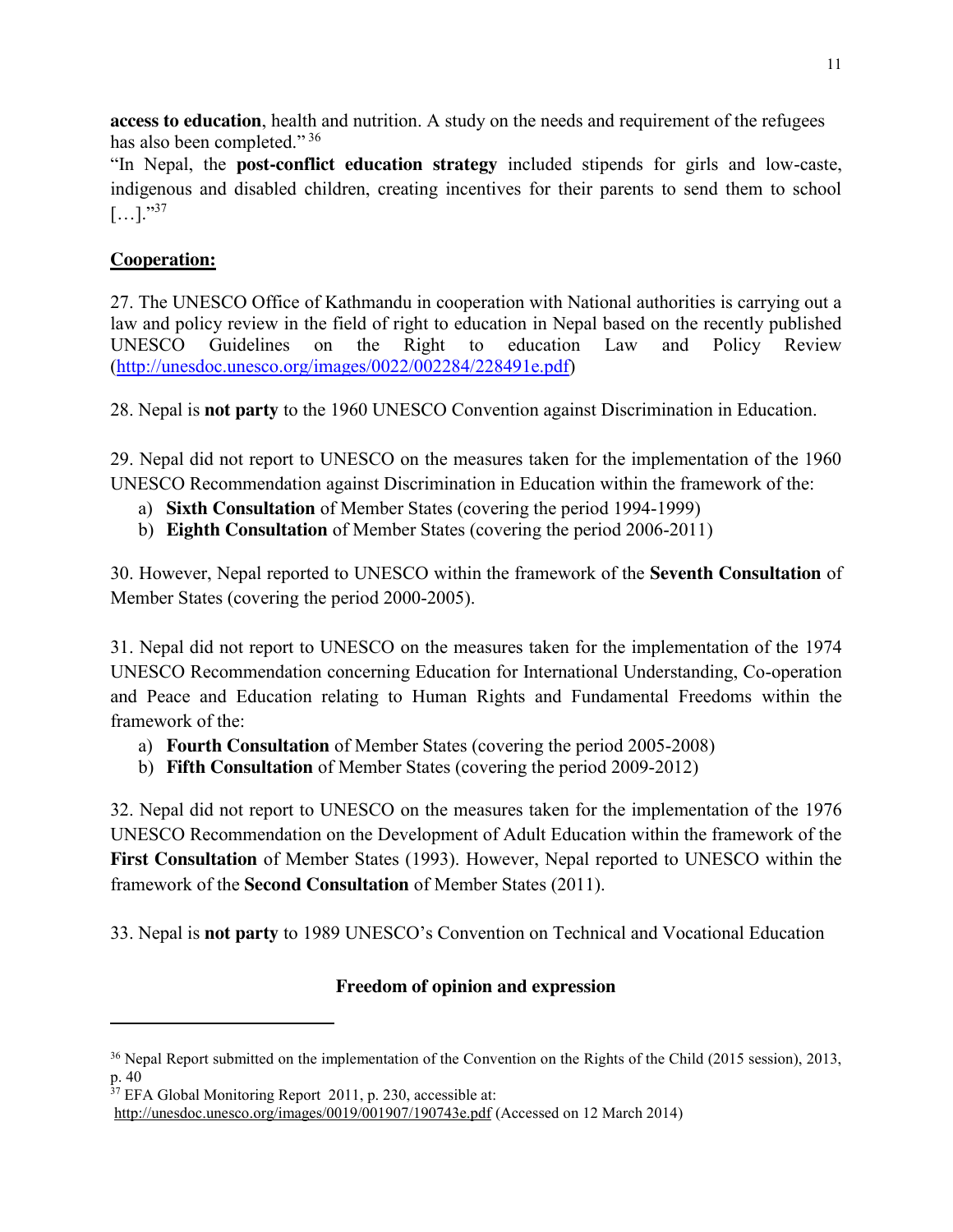Constitutional and legislative framework:

34. Promulgated in 2007, the Interim Constitution of Nepal safeguards freedom of expression and further protects the Nepalese media from censorship. In addition, the right to information is embedded under Part 3, Article 27.<sup>38</sup>

35. Defamation and libel are considered criminal offences under the Libel and Slander Act of 1959, which can result in imprisonment of up to two years.<sup>39</sup>

36. The Press and Publication Act of 1991 and the National Broadcasting Act of 1993 further regulate the Nepalese media sector through accreditation and licensing.<sup>40</sup> Article 15 of both laws allows the Nepalese government to prohibit certain broadcasts and publications regarding matters of national interest.

37. The right to information is further formalized in the Right to Information Act of 2007 and the Right to Information Rules of 2009.<sup>41</sup>

### Media self-regulation:

38. Media self-regulation exists in Nepal via the Federation of Nepali Journalists (FNJ)<sup>42</sup> and the Press Council of Nepal which is the main self-regulatory body of Nepalese media.<sup>43</sup>

Safety of journalists:

 $\overline{\phantom{a}}$ 

<sup>40</sup> See the Press and Publication Act, 2048 (1991) at

http://nepalpolicynet.com/images/documents/Information%20and%20Communication/Acts/1991\_Press%20and%20 Publication%20Act.pdf and see the National Broadcasting Act, 2049 (1993) at http://www.lawcommission.gov.np/site/en/content/national-broadcasting-act-2049-1993.

<sup>&</sup>lt;sup>38</sup> See the Interim Constitution of Nepal 2063 (2007) at:

http://www.nepal.gov.np/NepalGEAPortal/Download?p=WebContent/Government/ConstitutionOfNepal&n=Constit ution.pdf

<sup>39</sup> See Article 5 of the Libel and Slander Act, 2016 (1959) at: http://www.lawcommission.gov.np/site/sites/default/files/Documents/libel-and-slander-act-2016-1959-english.pdf.

<sup>&</sup>lt;sup>41</sup> See the Right to Information Act, 2064 (2007) at http://www.moic.gov.np/acts-regulations/right-to-informationact.pdf and the Right to Information Rules, 2065 (2009) at http://www.moic.gov.np/acts-regulations/right-toinformation-rules.pdf.

<sup>42</sup> See http://www.fnjnepal.org/media/.

<sup>43</sup> See http://www.presscouncilnepal.org/.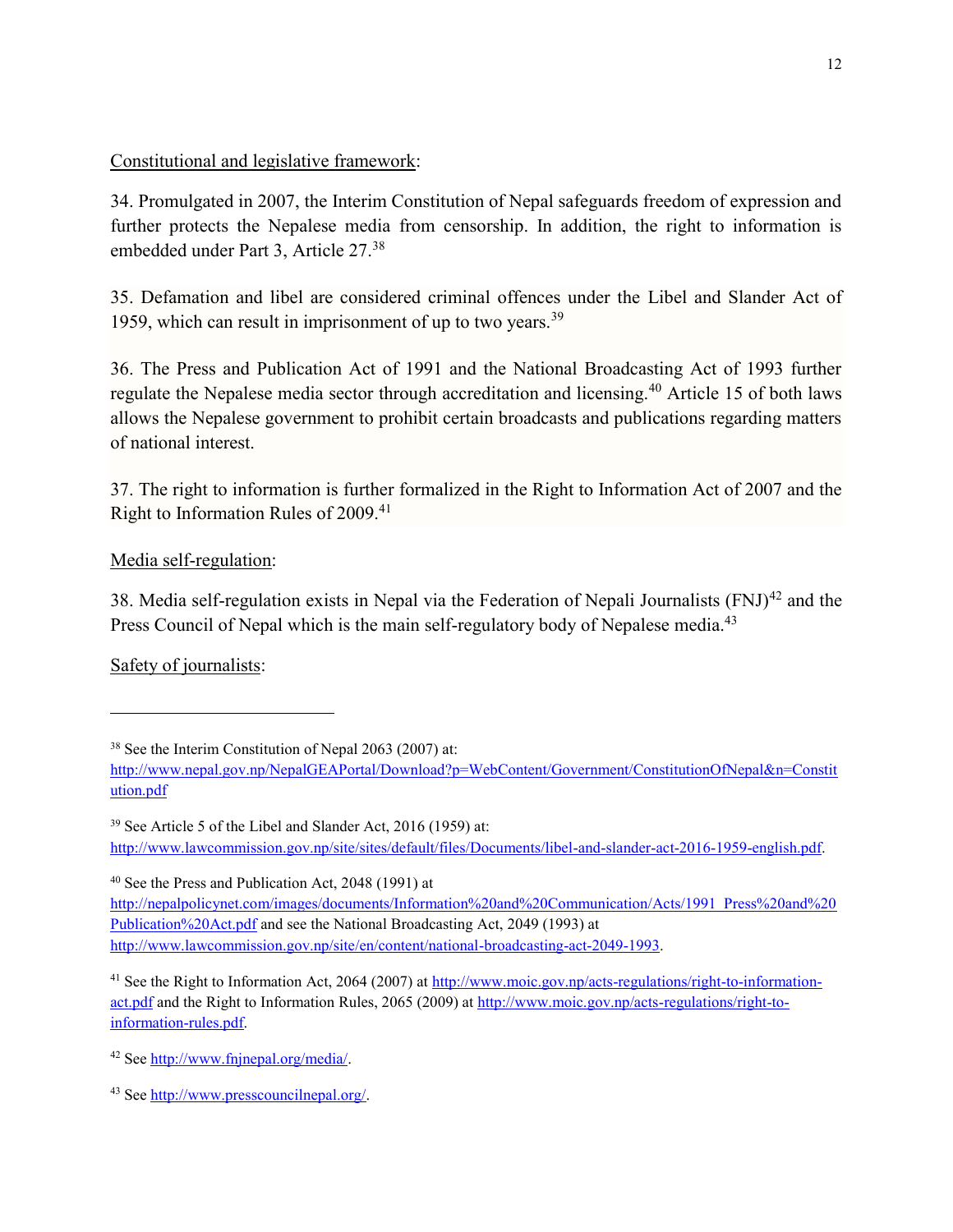39. UNESCO registered six killings of journalists in Nepal between 2008 and 2013: Pushkar Bahadur Shrestha, Uma Singh, Jamim Shah, Arun Singhaniya, Devi Prasad Dhital, and Yadav Poudel.<sup>44</sup> The Director-General of UNESCO condemned these killings and called on the government to inform UNESCO, on a voluntary basis, of the actions taken to prevent impunity and of the status of the judicial inquiries.<sup>45</sup> By December 2014, Nepal had yet to provide information to UNESCO concerning the status of the judicial investigations of the killings.

### **III. RECOMMENDATIONS**

 $\overline{\phantom{a}}$ 

**Recommendations made within the framework of the first cycle of the Working Group on the Universal Periodic Review, considered on (please check the date on the following web site: http://www.ohchr.org/EN/HRBodies/UPR/Pages/Documentation.aspx)** 

#### **Right to education**

In the Report of the Working Group on the Universal Periodic Review of  $8<sup>th</sup>$  March 2011, various recommendations were made to Nepal.

*40. (106) The recommendations formulated during the interactive dialogue/listed below have been examined by Nepal and enjoy its support*:

- *i. 106.12. Continue its work on strengthening human rights in all areas in terms of programmes and policies and ensure human rights education's inclusion in school programmes throughout the country (Saudi Arabia);*
- *ii. 106.17. Raise, through education, the level of awareness and knowledge about human rights of the population, with a focus on the most vulnerable social groups, to ensure their full enjoyment of all human rights, in particular economic and social rights (Viet Nam);*
- *iii. 106.39. Implement measures to encourage women to undertake legal training and facilitate their entry into the judiciary (New Zealand);*
- *iv. 106.41. Intensify efforts in providing basic services to vulnerable or marginalized groups or communities particularly providing quality health and education services and creating more employment opportunities (Myanmar);*

<sup>44</sup> See the public condemnations made by the Director-General at http://www.unesco.org/new/en/communicationand-information/freedom-of-expression/press-freedom/unesco-condemns-killing-of-journalists/countries/nepal/.

<sup>45</sup> See Resolution 29 adopted by the 29th General Conference of UNESCO in 1997.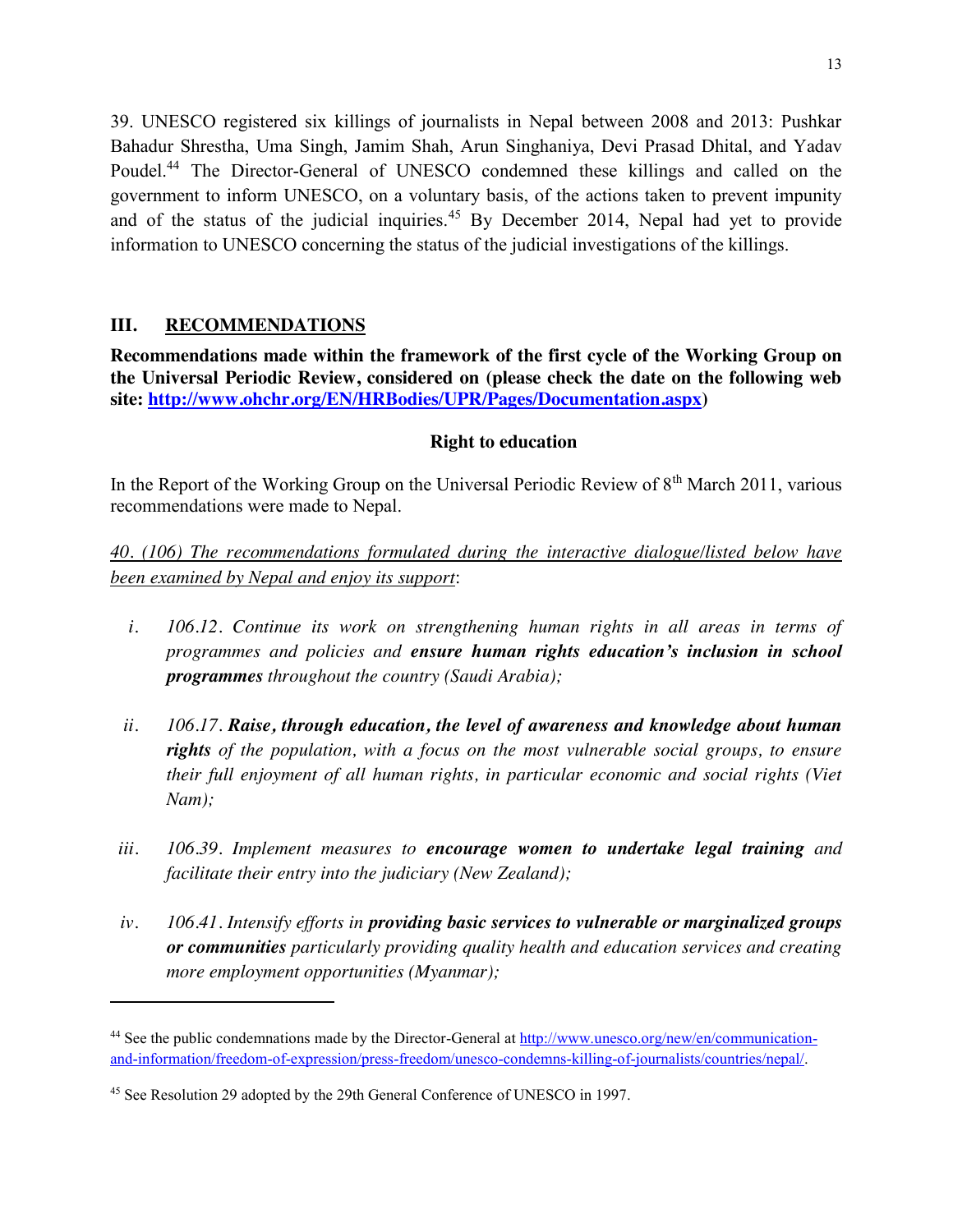- *v. 106.46. Step up efforts to achieve the effective realization of economic, social and cultural rights for the marginalized and vulnerable groups by ensuring that they are provided with adequate access to food, health, education and fair employment (Malaysia); redouble efforts to promote and protect the rights of vulnerable groups such as children, women, people with disabilities and aged persons (Cuba);*
- *vi. 106.50. Expand its School Feeding Programmes and use locally sourced food (Brazil);*
- *vii. 106.52. Continue efforts to ensure that primary education becomes free and compulsory for all children (Norway); continue applying programmes and measures for the enjoyment of the right to education and the right to health (Cuba);*
- *viii. 106.53. Ensure that all girls, Dalit children and children belonging to ethnic minorities have equal access to quality education (Finland);*
- *ix. 106.54. Reach out to parents and parents' groups to promote equal access to education and participation in local institutions for their children, and to encourage parents to appreciate the value of education and benefits of participation (Finland);*

*41. (107) The following recommendations enjoy the support of Nepal which considers that they are already implemented or in the process of implementation:*

- i. 107.18. Ensure that any form of violence against children and child recruitment becomes punishable under domestic law (Hungary); intensify efforts for the effective and rapid social and **educational reintegration of child soldiers who remain in military camps** (Spain);
- ii. 107.26. Develop the necessary tools to **ensure education and human rights training, notably for law enforcement officials** (Morocco); provide mandatory human rights training for its police force (New Zealand);

*42. (108) The following recommendations will be examined by Nepal, which will provide responses in due time, but no later than the seventeenth session of the Human Rights Council in June 2011:*

i. 108.4. Expedite **the endorsement of long-awaited child policy legislation**, including the Child Rights Act, **Education Regulation**, Child Protection Policy, and minimum standards for child-care homes, and take the necessary steps to ensure their full implementation (Canada);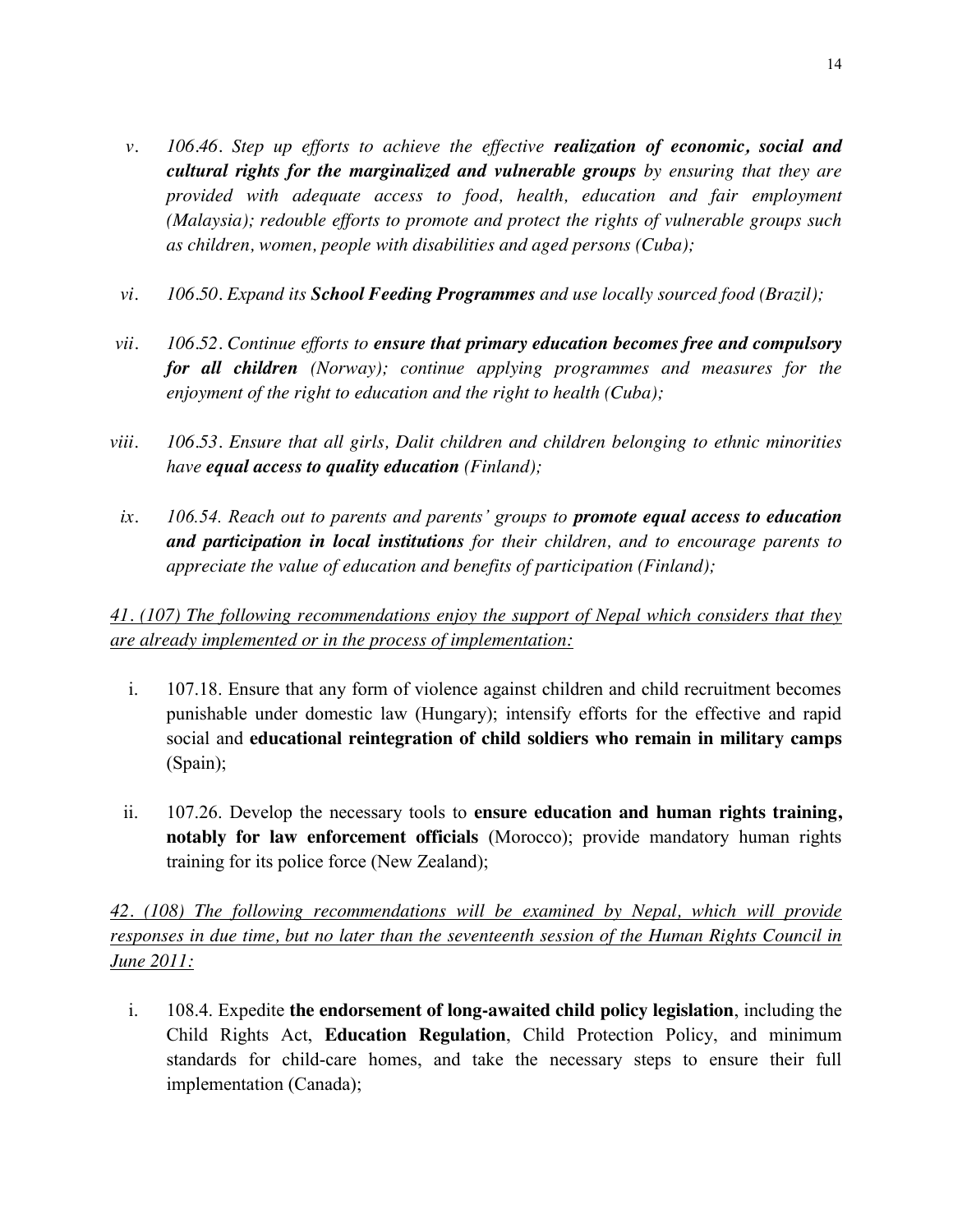ii. 108.13. Implement measures to **ensure that persons with disabilities are enabled to participate in job training, vocational training, literacy and numeracy programmes** and set concrete targets measurable within one year to this effect, in consultation with persons with disabilities and their representative organizations (New Zealand);

### **Analysis:**

43. Nepal adopted various programmes to improve access to education for all. It adopted the "Welcome to School" programme as well as the Women Development Program which strives to eliminate discrimination against women; a National Plan which provides measures to avoid exclusion of marginalized or ethnic groups from education, and positive discrimination measures in favour of persons with special needs. Some measures have also been taken to provide education in conflict and post-conflict situations. However, no sufficient measures have been taken to further address persisting discriminations, and include further human rights education in training and curricula, especially as regards Nepal police forces and law enforcement officers' training.

#### **44. Specific Recommendations:**

**44.1 Nepal should be strongly encouraged to ratify the UNESCO Convention against discrimination in education**

**44.2 Nepal should be encouraged to further submit state reports for the periodic consultations of UNESCO's education related standard-setting instruments.**

**44.3 Nepal could be encouraged to further provide human rights education, especially for its military and law enforcement officers.**

**44.4 Nepal could be encouraged to further promote education for all, especially by continuing to implement programmes to ban discrimination against women, persons with special needs and persons from marginalized and ethnic groups.**

**44.5 Nepal could be encouraged to further ensure children's rights through the adoption of legislations and policies and to prevent children's lack of access to education especially because of exploitation, forced labour or human trafficking.**

#### **Freedom of opinion and expression**

45. Nepal must ensure that journalists and media workers are able to practice the profession in a free and safe environment as part of their fundamental human rights in accordance with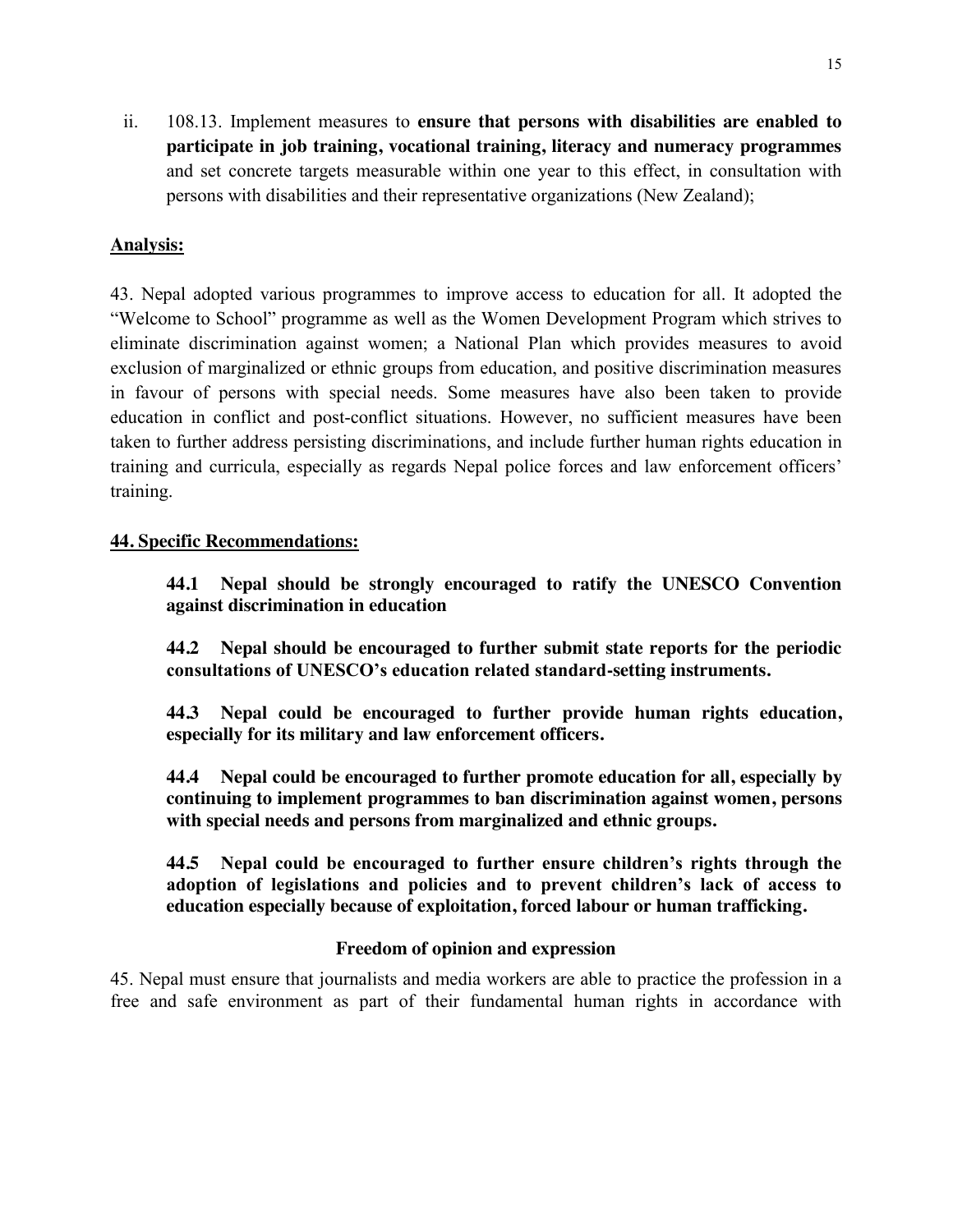international standards.<sup>46</sup> It must investigate all attacks on journalists and media workers, and ensure full implementation of the rule of law.

46. Nepal is recommended to decriminalize defamation, currently found in the Libel and Slander Act of 1959, and place it within a civil code that is in accordance with international standards.<sup>47</sup>

#### **Cultural rights**

47. Nepal is encouraged to ratify the Convention on the Protection and Promotion of the Diversity of Cultural Expressions (2005). UNESCO's cultural conventions promote access to and participation in cultural heritage and creative expressions and, as such, are conducive to implementing the right to take part in cultural life as defined in article 27 of the Universal Declaration of Human Rights and article 15 of the International Covenant on Economic, Social and Cultural Rights. In doing so, Nepal is encouraged to facilitate the participation of communities, practitioners, cultural actors and NGOs from the civil society as well as vulnerable groups (minorities, indigenous peoples, migrants, refugees, young peoples and peoples with disabilities), and to ensure that equal opportunities are given to women and girls to address gender disparities.

48. As a State Party to the Convention concerning the Protection of the World Cultural and Natural Heritage (1972) and the Convention for the Safeguarding of the Intangible Cultural Heritage (2003), Nepal is encouraged to fully implement the relevant provisions that promote access to and participation in cultural heritage and creative expressions and, as such, are conducive to implementing the right to take part in cultural life as defined in article 27 of the Universal Declaration of Human Rights and article 15 of the International Covenant on Economic, Social and Cultural Rights. In doing so, Nepal is encouraged to give due consideration to the participation of communities, practitioners, cultural actors and NGOs from the civil society as well as vulnerable groups (minorities, indigenous peoples, migrants, refugees, young peoples and peoples with disabilities), and to ensure that equal opportunities are given to women and girls to address gender disparities.

<sup>46</sup> See for example, UN General Assembly Resolution A/RES/68/163 and Human Rights Council Resolution A/HRC/21/12

<sup>47</sup> See for example, General Comments No 34. of the International Covenant on Civil and Political Rights (ICCPR), 2006 Recommendation of the 87th Session Human Rights Committee, the recommendations of the UN Special Rapporteurs on the Right to Freedom of Opinion and Expression, and Resolution 1577 (2007) of the Parliamentary Assembly of the Council of Europe.